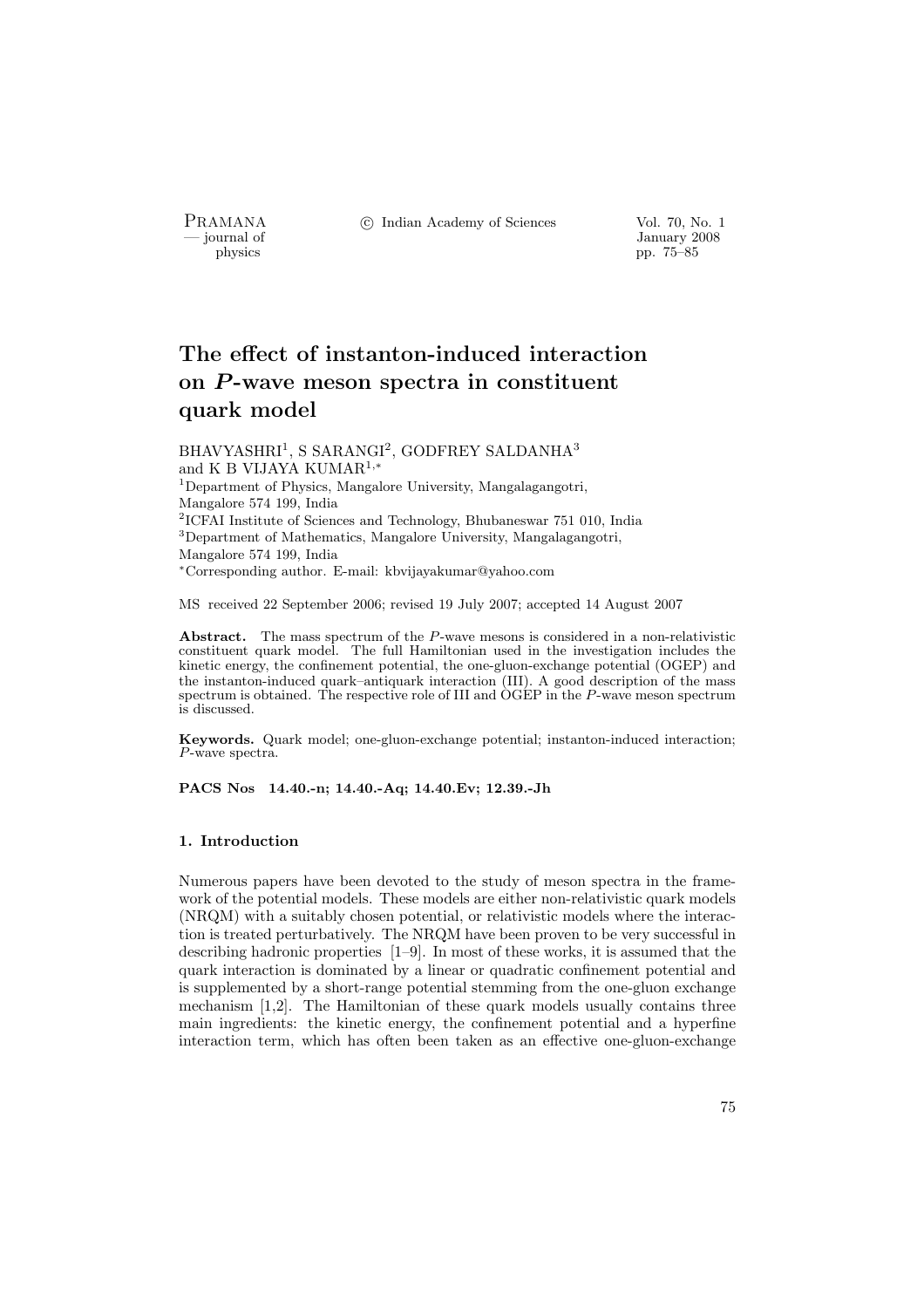### Bhavyashri et al

potential (OGEP) [10]. Other types of hyperfine interaction have also been introduced in the literature. For example, the instanton-induced interaction (III), deduced by a non-relativistic reduction of the t'Hooft interaction [11,12], has already been successfully applied in several studies of the hadron spectra [5,6,13–16]. The main achievement of III in hadron spectroscopy is the resolution of the  $U_A(1)$ problem, which leads to a good prediction of the masses of  $\eta$  and  $\eta'$  mesons.

The Goldstone-boson-exchange interaction introduced by Glozman and Riska [17] furnishes another example of hyperfine interaction; it allows a good description of the baryon spectrum, and yields, in particular, a correct ordering for the positive and negative parity states. However, this model of Glozman and Riska can only be applied to study baryons and is thus unable to provide a unified description of the spectrum of hadrons. Very recently, the light cone harmonic oscillator models have been employed to study meson spectra and have been found to be very successful [18–20].

In view of the apparent success of NRQM in the description of S-wave spectra of mesons, we feel it is worthwhile to apply it to the case of orbitally excited states. This will allow much better understanding of the P-wave meson spectroscopy, where some of the  $q\bar{q}$  quark model assignments of the known meson are still controversial. We hope it will also allow us a better understanding of the production properties of the P-wave mesons. In literature there are numerous attempts to understand the P-wave meson spectroscopy. The reference can be found in the review [21].

Previously, we had employed the NRQM [22] and the relativistic harmonic model (RHM) [23] along with III to investigate the ground state masses of pseudoscalar and vector mesons. In the RHM Hamiltonian of [23], we had used, in addition to III, a Lorentz scalar plus vector confinement potential along with the OGEP. The NRQM [22] had, besides the III, the usual kinetic energy term along with confinement potential and OGEP. In both the cases the results showed that the inclusion of III diminished the relative importance of OGEP for the hyperfine splitting. The aims of our earlier investigations were also to test whether quark gluon coupling constant  $(\alpha_s)$  can be treated as a perturbative effect and to understand the role played by the III in meson spectra. Having met with reasonable success, in this work we have extended the NRQM to study P-wave spectra. The full Hamiltonian used in the investigation has, in addition to the central part of NRQM [22], spinorbit and tensor terms of OGEP and III. In addition, III also has antisymmetric spin-orbit term proportional to  $\vec{L} \cdot \vec{\Delta}$  where  $\vec{\Delta}$  is defined in terms of the Pauli matrices as  $\frac{1}{2}(\vec{\sigma}_1 - \vec{\sigma}_2)$ . The full discussion of the Hamiltonian is given in §2.

In general, the masses of the triplet P states of  $\pi$ , K and  $\phi$  are higher than that of their singlet states. For example, in the  $s\bar{s}$  sector, the mass of the singlet  $h_1(1380)$ (with  $N^{2S+1}L_J = 1^1P_1, J^{PC} = 1^{+-}$  following usual spectroscopic notation), is 1386 $\pm$ 19 MeV [24] whereas masses of  $f_0^*(1500)$ ,  $f_1(1420)$  and  $f_2'(1525)$  (given by spectroscopic notations  $(1^3P_0, 0^{++})$ ;  $(1^3P_1, 1^{++})$ , and  $(1^3P_2, 2^{++})$  are  $1507\pm5$ , 1426.3±1.1 and 1525±5 MeV respectively. If the same set of parameters are used to reproduce the ground state and P-wave spectra only with OGEP it will not be possible to reproduce the observed spectra as the tensor and spin-orbit terms of OGEP are attractive, and hence naturally triplet states masses will be lower than the corresponding singlet states. Hence, to reproduce the full P-wave spectra it is essential to include the hyperfine interaction term of III to have a consistent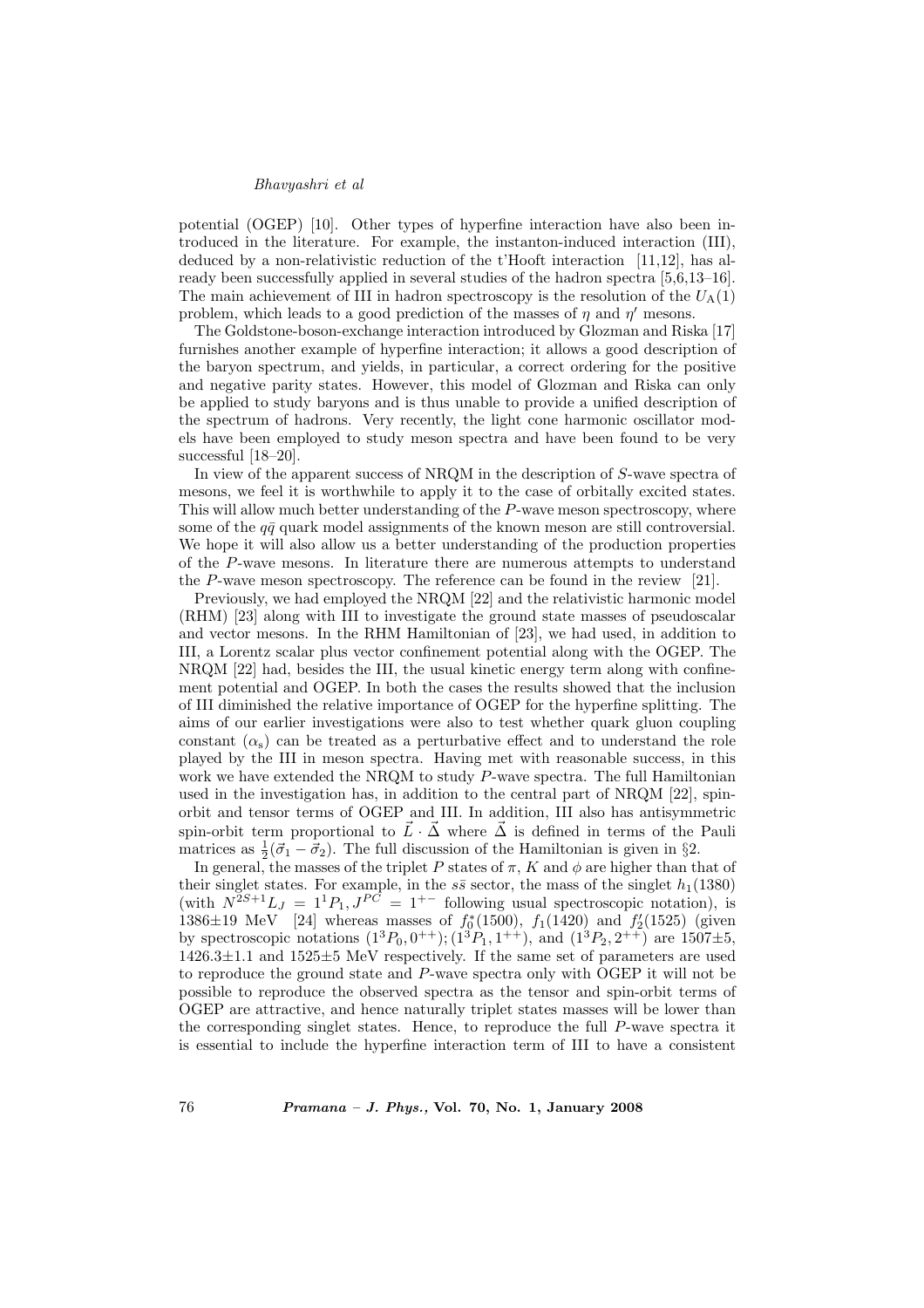description. We also attempt to examine the role of anti-symmetric spin-orbit term of III which couples  ${}^{1}L_{J=L}$  and  ${}^{3}L_{J=L}$  in the K-meson sector. In §2, we review briefly the NRQM and give explicit expression of the full potential of OGEP and III. We also discuss the parameters involved in our model. The results of the calculation are presented in §4 and the conclusions are given in §5.

### 2. The model

The full Hamiltonian is given by

$$
H = K + V_{\text{conf}} + V_{\text{OGEP}} + V_{\text{III}},\tag{2.1}
$$

where

$$
K = \left[\sum_{i=1}^{2} M_i + \frac{P_i^2}{2M_i}\right] - K_{\rm cm}
$$
\n(2.2)

with  $M_i$  and  $P_i$  representing the *i*th quark mass (see table 1) and its momentum respectively. Thus  $K$  is the sum of the kinetic energies including the rest mass minus the kinetic energy of the center-of-mass motion  $K_{\text{cm}}$  of the total system. The potential energy part consists of confinement term  $V_{\text{conf}}$  and the residual interactions, namely the one-gluon-exchange potential represented by  $V_{\text{OGEP}}$  and the instanton-induced interaction  $V_{\text{III}}$ . It may be noted that in the calculation of mass spectrum, inclusion of only two-body potentials as functions of relative position  $\vec{r}_{ij}$ would suffice.

# 2.1 Central parts of the potentials

The confinement potential  $V_{\text{conf}}$  is entirely central in character and is given by

$$
V_{\text{conf}}(\vec{r}_{ij}) = -a_{\text{c}}r_{ij}\lambda_i \cdot \lambda_j,\tag{2.3}
$$

where  $a_c$  is the confinement strength. The term  $r_{ij}$  here and elsewhere in the paper stands for the relative distance between the two quarks and  $\lambda_i$  represents the generator of the color  $SU(3)$  group for the *i*th quark. The following central part of the OGEP is usually employed:

$$
V_{\text{conf}}(\vec{r}_{ij}) = -a_{\text{c}}r_{ij}\lambda_i \cdot \lambda_j,\tag{2.4}
$$

$$
V_{\text{OGEP}}^{\text{Cent}}(\vec{r}_{ij}) = \frac{\alpha_{\text{s}}}{4} \lambda_i \cdot \lambda_j \left[ \frac{1}{r_{ij}} - \frac{\pi}{M_i M_j} \left( 1 + \frac{2}{3} \vec{\sigma}_i \cdot \vec{\sigma}_j \right) \delta(\vec{r}_{ij}) \right],\tag{2.5}
$$

where  $\alpha_s$  represents the quark-gluon coupling constant. The first term of the equation represents the residual Coulomb energy and the second term the chromomagnetic interaction leading to the hyperfine splitting. The radial part of III is given by [5,6]

$$
Pramana - J. Phys., Vol. 70, No. 1, January 2008 \t\t 77
$$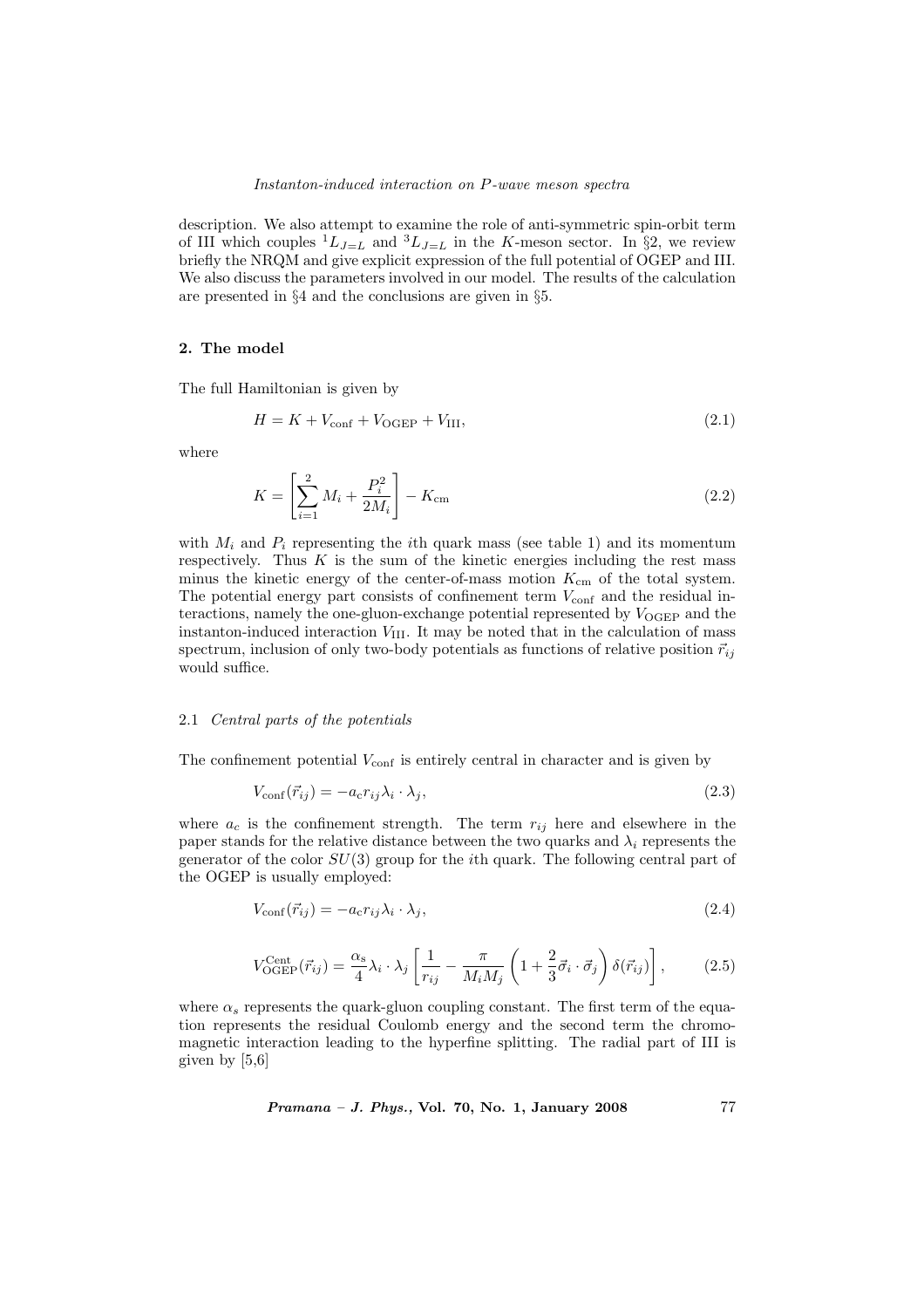Bhavyashri et al

$$
V_{\text{III}}^{\text{Cent}}(\vec{r}_{ij}) = \begin{cases} -8g\delta(\vec{r}_{ij})\delta_{S,0}\delta_{L,0}, & I = 1, \\ -8g'\delta(\vec{r}_{ij})\delta_{S,0}\delta_{L,0}, & I = 1/2, \\ 8\left(\begin{array}{cc} g & \sqrt{2}g' \\ \sqrt{2}g' & 0 \end{array}\right)\delta(\vec{r}_{ij})\delta_{S,0}\delta_{L,0}, & I = 0. \end{cases}
$$
(2.6)

where  $g$  and  $g'$  are coupling constants given in table 1. The Dirac delta functions are regularized by the Gaussian-like function [5,6]

$$
\delta(\vec{r}_{ij}) \to \frac{1}{(\Lambda\sqrt{\pi})^3} \exp\left(-\frac{r_{ij}^2}{\Lambda^2}\right),\tag{2.7}
$$

with a scale parameter  $\Lambda$  specified in table 1.

### 2.2 Non-central part of OGEP

The non-central part of the OGEP constitutes two terms, namely, the tensor term  $V_{\text{OGEP}}^{\text{T}}(\vec{r}_{ij})$  and the spin-orbit interaction  $V_{\text{OGEP}}^{\text{SO}}(\vec{r}_{ij})$ . There are several versions of the tensor term in literature. We use the expression derived in [10] from the QCD Lagrangian in the non-relativistic limit and used subsequently by many authors (see [25,26]):

$$
V_{\text{OGEP}}^{\text{T}}(\vec{r}_{ij}) = -\frac{\alpha_s}{4} \lambda_i \cdot \lambda_j \left[ \frac{1}{4M_i M_j} \frac{1}{r_{ij}^3} \right] \hat{S}_{ij},\tag{2.8}
$$

where  $\hat{S}_{ij} = 3(\vec{\sigma}_i \cdot \hat{r})(\vec{\sigma}_j \cdot \hat{r}) - \vec{\sigma}_i \cdot \vec{\sigma}_j$ . The tensor potential is a scalar which is obtained by contracting two second rank tensors. Here,  $\hat{r} = \hat{r}_i - \hat{r}_j$  is the unit vector in the direction of  $\hat{r}$ . In the presence of the tensor interaction,  $\vec{L}$  is no longer a good quantum number.

The spin-orbit (SO) interaction of the OGEP is given by

$$
V_{\text{OGEP}}^{\text{SO}}(\vec{r}_{ij}) = -\frac{\alpha_{\text{s}}}{4} \lambda_i \cdot \lambda_j
$$

$$
\times \left[ \frac{3}{8M_i M_j} \frac{1}{r_{ij}^3} (\vec{r}_{ij} \times \vec{P}_{ij}) \cdot (\vec{\sigma}_i + \vec{\sigma}_j) \right], \tag{2.9}
$$

where the angular momentum is defined as usual in terms of relative position  $\vec{r}_{ij}$ and the relative momentum  $\vec{P}_{ij}$ . Unlike the tensor force, the spin-orbit force does not mix states of different  $\vec{L}$ , since  $L^2$  commutes with  $\vec{L} \cdot \vec{S}$ ,  $\vec{L}$  is still a constant of motion, but  $L_z$  is not.

### 2.3 Non-central part of III

The tensor term of III is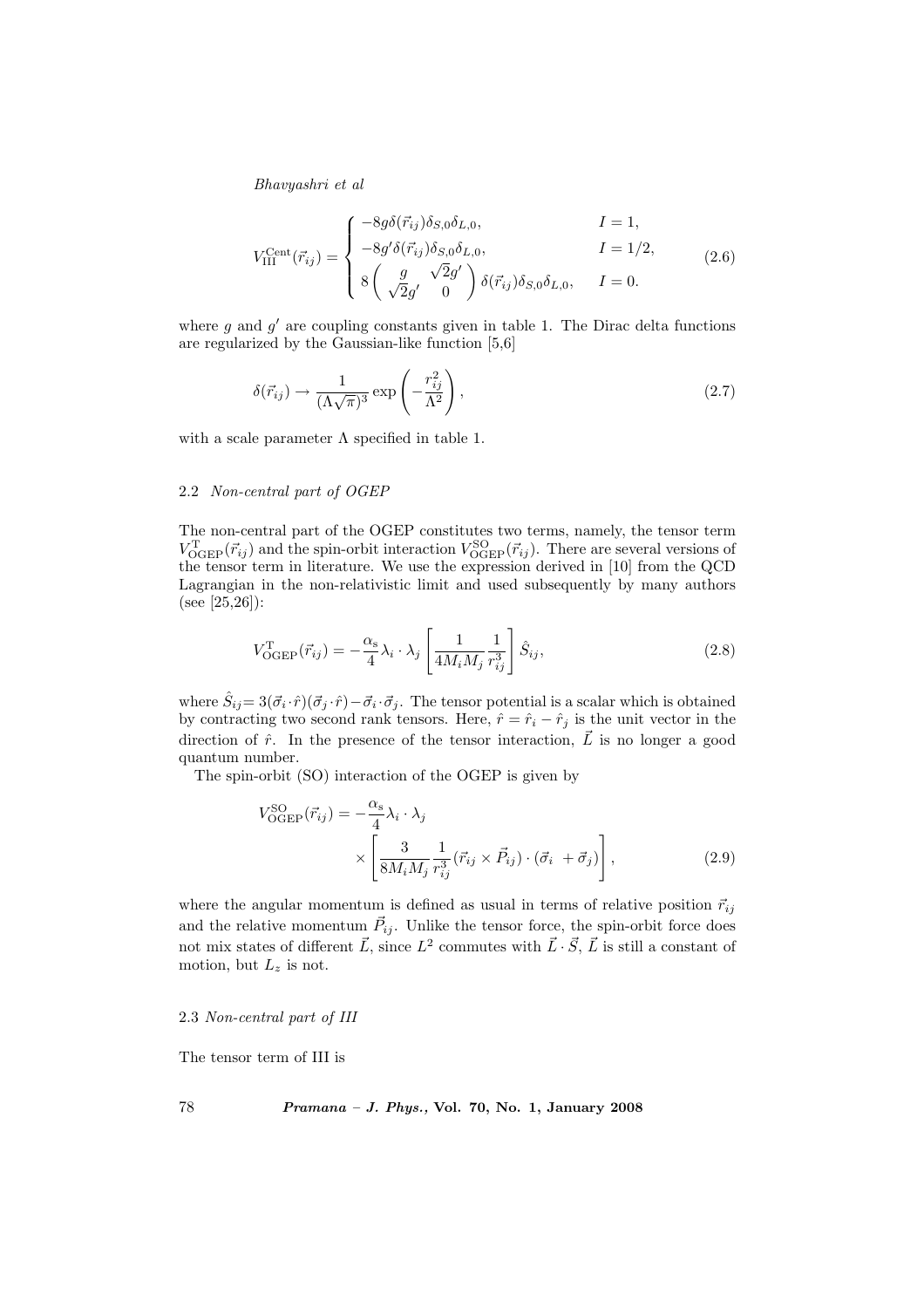Instanton-induced interaction on P-wave meson spectra

$$
V_{\text{III}}^{\text{T}}(\vec{r}_{ij}) = \frac{\hat{S}_{ij}}{M_i M_j} \sum_{k=7}^{8} \kappa_k \frac{\exp(-r_{ij}^2/\eta_{k-4}^2)}{(\eta_{k-4}\sqrt{\pi})^3}.
$$
\n(2.10)

The spin-orbit term of III is (see refs  $[5,6]$ ) given by

$$
V_{\text{III}}^{\text{SO}}(\vec{r}_{ij}) = V_{\text{LS}}(r_{ij}) \vec{L} \cdot \vec{S} + V_{\text{LA}}(r_{ij}) \vec{L} \cdot \vec{\Delta}.
$$
 (2.11)

The first term in eq. (2.11) is the traditional symmetric spin-orbit term proportional to the operator  $\vec{L} \cdot \vec{S}$ . The other term is the anti-symmetric spin-orbit term proportional to  $\vec{L} \cdot \vec{\Delta}$ , where  $\vec{\Delta} = \frac{1}{2}(\vec{\sigma}_1 - \vec{\sigma}_2)$ . The radial functions of eq. (2.11) are expressed as

$$
V_{\text{III}}^{\text{LS}}(r_{ij}) = \left(\frac{1}{M_i^2} + \frac{1}{M_j^2}\right) \sum_{k=1}^2 \kappa_k \frac{\exp(-r_{ij}^2/\eta_k^2)}{(\eta_k \sqrt{\pi})^3} + \frac{1}{M_i M_j} \sum_{k=3}^4 \kappa_k \frac{\exp(-r_{ij}^2/\eta_{k-2}^2)}{(\eta_{k-2}\sqrt{\pi})^3}
$$
(2.12)

and

$$
V_{\text{III}}^{\text{LA}}(r_{ij}) = \left(\frac{1}{M_i^2} - \frac{1}{M_j^2}\right) \sum_{k=5}^{6} \kappa_k \frac{\exp(-r_{ij}^2/\eta_{k-4}^2)}{(\eta_{k-4}\sqrt{\pi})^3}.
$$
 (2.13)

The terms  $\kappa_i$  and  $\eta_i$  are free parameters in the theory [6]. The term  $V_{\text{LS}}^{\text{III}}(r_{ij})$  is responsible for the splitting of the  ${}^3L_J$  states with  $J = L - 1, L, L + 1$ . The term  $V^{\text{III}}_{\Delta}(r_{ij})$  couples states  ${}^{1}L_{J=L}$  and  ${}^{3}L_{J=L}$  and due to mass dependence this term is inoperative when the quarks are identical. Hence it contributes to the splitting in the  $u - s$  and  $d - s$  sector. In eq. (2.13),  $M_i$  corresponds to mass of the strange (s) quark and  $M_j$  corresponds to the mass of  $u/d$  quark. This term accounts partially for the splitting between  ${}^{3}P_1$  and  ${}^{1}P_1$  states in K-sector. The above form of expressions  $(2.10)$ – $(2.13)$  are used by a number of authors (for e.g. ref. [6]). It is derived from the special solution of the QCD Lagrangian and is obtained from the non-relativistic reduction of the t'Hooft's interaction [5,11]. It is to be noted that the III and the OGEP have the same spin dependence except for the  $V_{\text{LA}}$  term.

### 3. Fitting procedure

The purpose of the present work is to reproduce the P-wave spectra of light mesons in the framework of NRQM. In our calculation we have expressed the product of quark–antiquark oscillator wave functions in terms of oscillator wave functions corresponding to the relative and center-of-mass coordinates. The relative wave function for  $0P$  state is

$$
\psi_{0P}(r_{ij}) = \sqrt{\frac{8}{3\sqrt{\pi}}} \frac{r_{ij}}{b^{5/2}} \exp\left(\frac{-r_{ij}^2}{2b^2}\right),\tag{3.1}
$$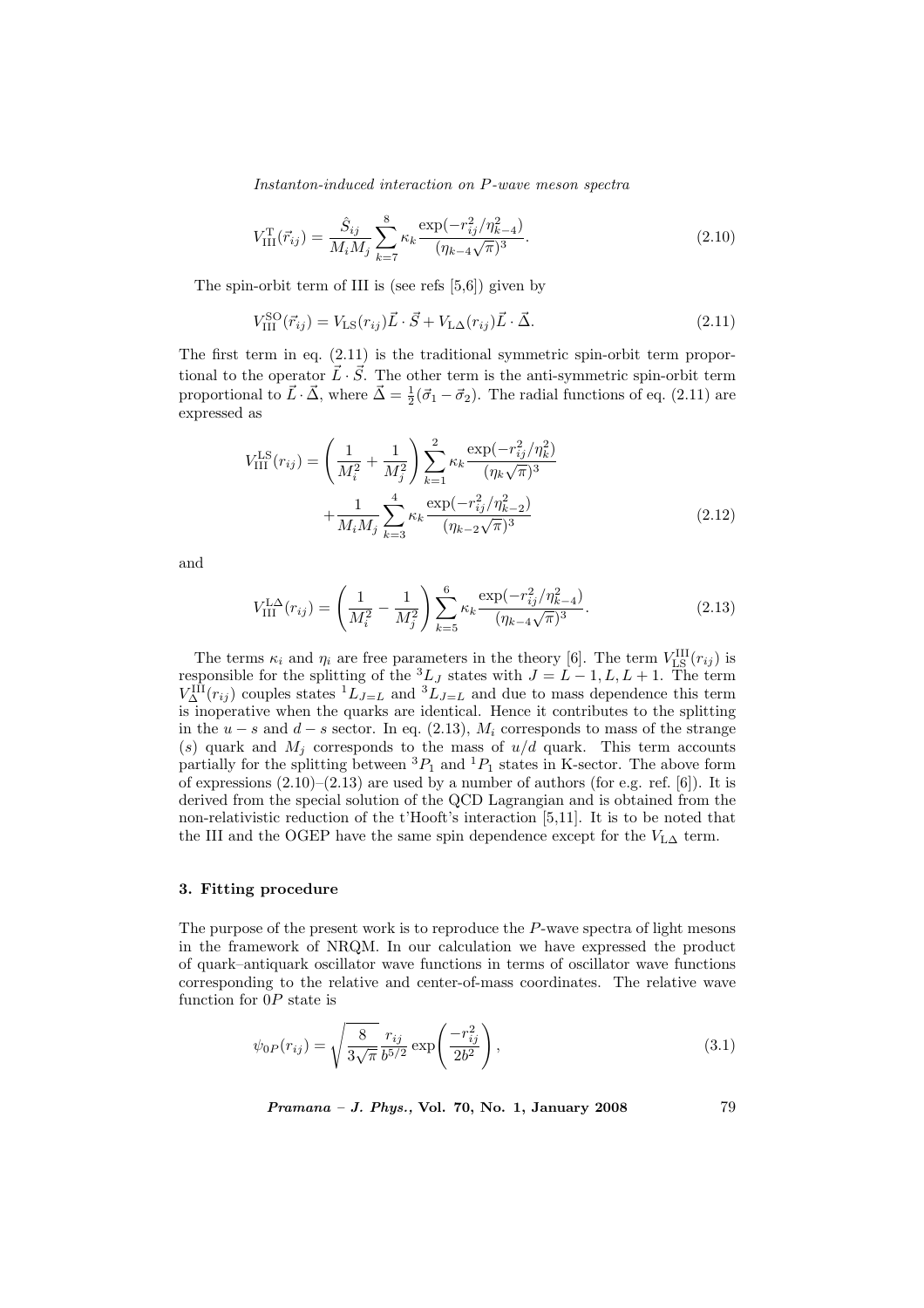Bhavyashri et al

| b                | $0.77$ fm                                   |
|------------------|---------------------------------------------|
| $M_{\rm u,d}$    | 371 MeV                                     |
| $M_{\rm s}$      | $512 \text{ MeV}$                           |
| $a_c$            | 23.0 MeV $\rm fm^{-1}$                      |
| $\alpha_{\rm s}$ | 0.3                                         |
| $\mathfrak{g}$   | $0.0847 \times 10^{-4} \text{ MeV}^{-2}$    |
| g'               | $0.0535\,\times\,10^{-4}~\mathrm{MeV}^{-2}$ |
| Λ                | $0.35$ fm                                   |
| $\eta_1$         | $0.194$ fm                                  |
| $\eta_2$         | $0.294$ fm                                  |
| $\eta_3$         | $0.112$ fm                                  |
| $\eta_4$         | $1.501$ fm                                  |
| $\kappa_1$       | 0.213                                       |
| $\kappa_2$       | 0.091                                       |
| $\kappa_3$       | $-2.13$                                     |
| $\kappa_4$       | 2.651                                       |
| $\kappa_5$       | 38.64                                       |
| $\kappa_6$       | 40.43                                       |

Table 1. Values of the parameters used in our model.

where  $b$  is the oscillator size parameter. There are several papers in literature where the size parameter  $b$  is defined [27,28]. In computing the meson masses we have diagonalized the matrix  $(\langle \Psi_{ip} | H | \Psi_{jp} \rangle)_{i,j=0,1,2,3,4}$  in the relative space, where we have restricted the angular momentum of center-of-mass wave function to zero.

There are nine parameters associated with the central parts of the potentials as mentioned in the previous paper [22]. These are the masses of the  $u, d$  and s quarks, the confinement strength  $a_c$ , the harmonic oscillator size parameter b, the strong coupling constant  $\alpha_s$  and the strength parameters of III, namely, g, g' and  $\Lambda$  respectively (eqs (2.2)–(2.7)). To reproduce the S-wave spectra of light mesons we needed these nine parameters [22]. In the current work, these parameter values are fixed at the values chosen in [22] and are given in table 1.

Among the non-central parts of the potentials, the hyperfine terms of III has 12 additional strength and size parameters  $\kappa$  and  $\eta$  (eqs (2.10)–2.13)) respectively. These are chosen as free parameters in the present model. We are able to reproduce the light P-wave meson masses with all  $\eta$  and  $\kappa_1$  to  $\kappa_6$  parameters held fixed and by varying only the  $\kappa_7$  and  $\kappa_8$  parameters. The values of  $\kappa_7$  and  $\kappa_8$  are listed in table 2. It is further remarkable that for each category of meson nonet,  $\kappa_7$  is held fixed and only the  $\kappa_8$  varies. We would wish to stress that we have used the same value of  $\alpha_s$  as in our previous work which is compatible with the perturbative treatment. As remarked earlier, the non-central term of OGEP is attractive, whereas the strengths of the interaction of III (i.e.,  $\kappa$ ) can have both positive and negative values [6]. We are led to the conclusion that inclusion of III in the formalism is essential. This also enables us to bring down the value of  $\alpha_s$  so as to be compatible with the perturbative treatment.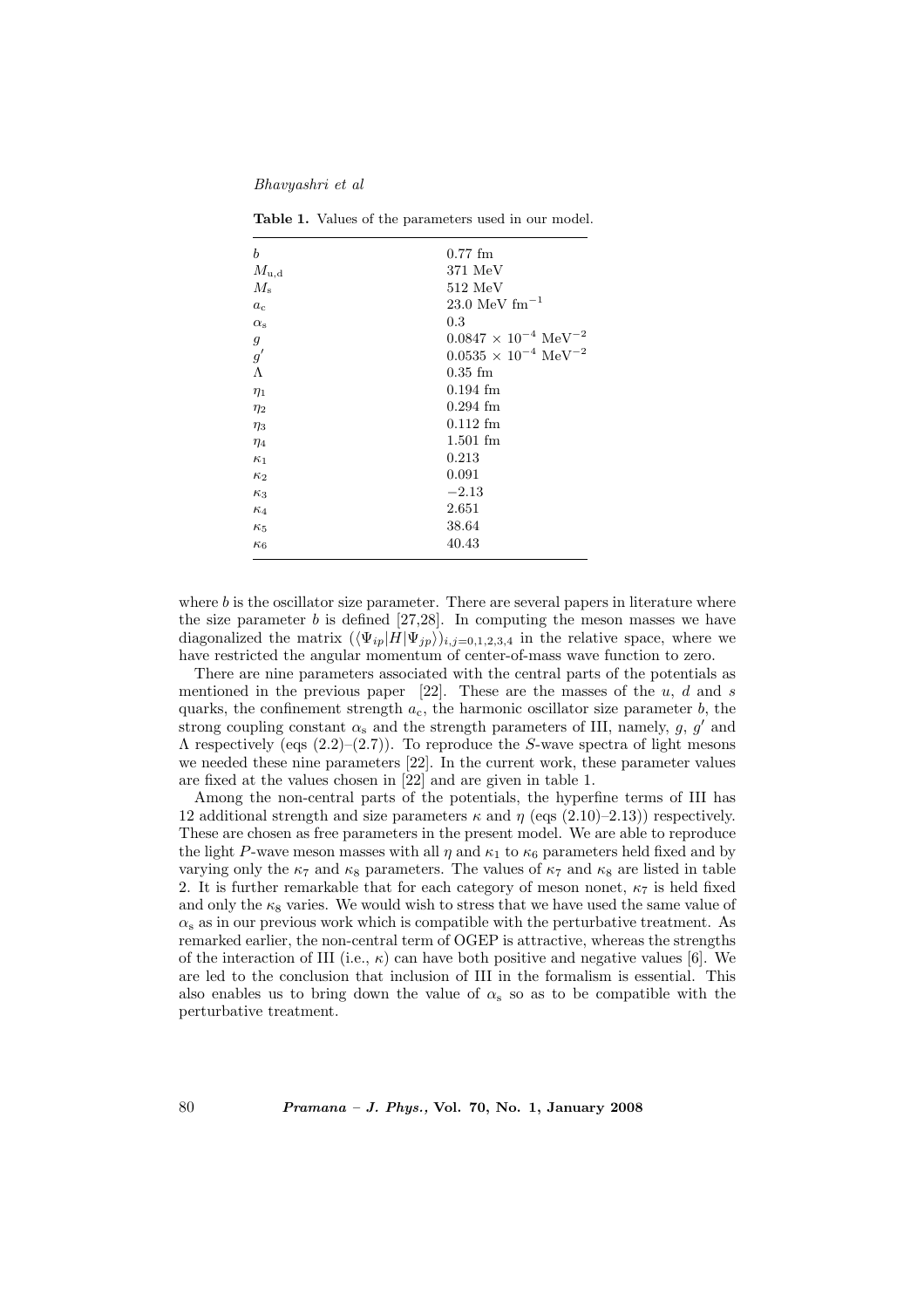Instanton-induced interaction on P-wave meson spectra

| $N^{2S+1}L_J$ | Meson          | $\kappa_7$ | $\kappa_8$ |
|---------------|----------------|------------|------------|
| $1^3P_0$      | $a_0(980)$     | $-38.88$   | $-27.968$  |
| $1^3P_0$      | $K_0^*(1430)$  | $-38.88$   | $-24.235$  |
| $1^3P_0$      | $a_0(1450)$    | $-38.88$   | $-39.952$  |
| $1^3P_0$      | $f_0(1500)$    | $-38.88$   | $-35.563$  |
| $1^3P_1$      | $a_1(1260)$    | $-18.92$   | 22.083     |
| $1^3P_1$      | $K_1(1270)$    | $-18.92$   | 8.071      |
| $1^3P_1$      | $f_1(1420)$    | $-18.92$   | 38.695     |
| $1^3P_2$      | $a_2(1320)$    | $-18.92$   | 9.097      |
| $1^3P_2$      | $K_2^*(1430)$  | $-18.92$   | 34.712     |
| $1^3P_2$      | $f'_{2}(1525)$ | $-18.92$   | 72.179     |

Table 2. Values of  $\kappa_7$  and  $\kappa_8$  parameters used in our model.

Table 3. The pseudo-vector meson masses (in MeV).

| Meson      | $b_1(1235)$      | $h'_1(1380)$  | $K_{1B}(1400)$ |
|------------|------------------|---------------|----------------|
| Experiment | $1229.5 \pm 3.2$ | $1386 \pm 19$ | $1402+7$       |
| Theory     | 1229.14          | 1388.06       | 1403.7         |

### 4. Results and discussions

The  $q\bar{q}$  wave function for each meson is expressed in terms of oscillator wave functions corresponding to the CM and relative coordinates. The oscillator quantum number for the CM wave functions are restricted to  $N_{\rm cm} = 0$ . The Hilbert space of relative wave functions is truncated at radial quantum number  $n = 4$ . The Hamiltonian matrix is constructed for each meson separately in the basis states of  $|N_{\text{cm}} = 0, L_{\text{cm}} = 0; N^{2S+1} L_J \rangle$  and diagonalized.

The masses of the singlet and triplet P-wave mesons after diagonalization in harmonic oscillator basis with  $n_{\text{max}} = 4$  are listed in tables 3 and 4 respectively. The diagonal contributions to the masses of some of the mesons by the kinetic energy and the color electric, color magnetic and confinement potential terms are listed in table 5.

We have observed that only the OGEP hyperfine interaction is not sufficient to reproduce the masses of the mesons. The important role played by the III in reproducing the masses of these mesons (as shown in table 4) can be gauged by examining table 6 where the masses of the scalar mesons calculated after switching off the III in the full Hamiltonian (in eq.  $(2.1)$ ) are tabulated. This is because the tensor and spin-orbit terms of OGEP are attractive and hence bring down the masses of the triplet state. The  $\kappa$  parameters in the tensor and spin-orbit terms of III are treated as free (tunable) parameters, the attractive or repulsive nature of III being governed by the sign of the  $\kappa$ . Thus by tuning the  $\kappa$  parameters appropriately, we are able to reproduce the meson masses in our model.

 $Pramana - J. Phys., Vol. 70, No. 1, January 2008  $81$$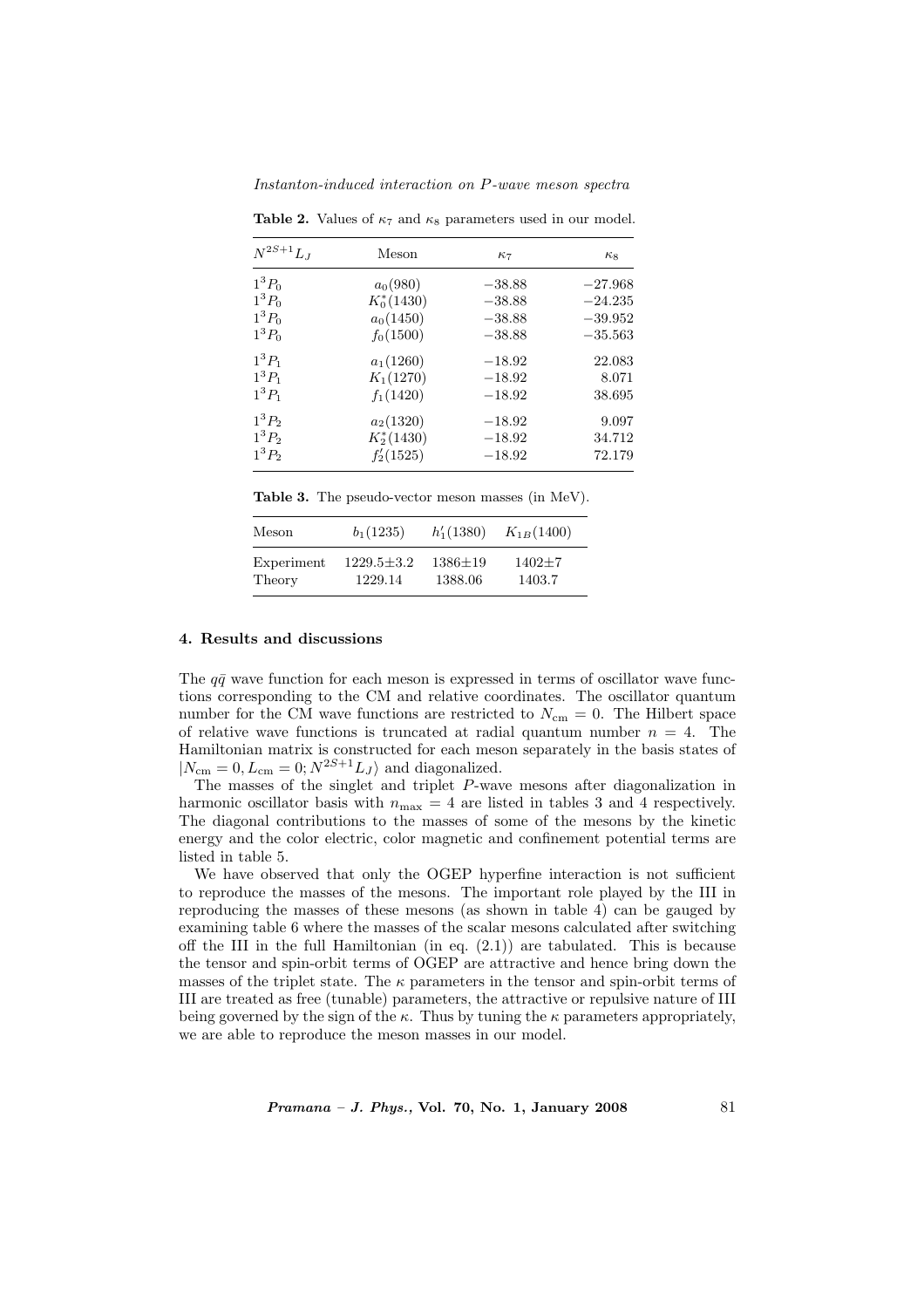Bhavyashri et al

| $N^{2S+1}L_1$ | Meson         | Experiment       | Theory  |
|---------------|---------------|------------------|---------|
| $1^3P_0$      | $a_0(980)$    | $984.7 \pm 1.2$  | 988.53  |
| $1^3P_0$      | $K_0^*(1430)$ | $1412 \pm 6$     | 1412.53 |
| $1^3P_0$      | $a_0(1450)$   | $1474 \pm 19$    | 1473.59 |
| $1^3P_0$      | $f_0^*(1500)$ | $1507 + 5$       | 1512.28 |
| $1^3P_1$      | $a_1(1260)$   | $1230 \pm 40$    | 1233.07 |
| $1^3P_1$      | $K_1(1270)$   | $1273 + 7$       | 1274.10 |
| $1^3P_1$      | $f_1(1420)$   | $1426.3 \pm 0.9$ | 1423.37 |
| $1^3P_2$      | $a_2(1320)$   | $1318 \pm 0.6$   | 1347.65 |
| $1^3 P_2$     | $K_2^*(1430)$ | $1425.6 \pm 1.5$ | 1432.41 |
| $1^3P_2$      | $f'_2(1525)$  | $1525 \pm 5$     | 1529.33 |

Table 4. The triplet meson masses (in MeV).

Table 5. The diagonal contributions to the masses of some mesons by the kinetic energy and the color-electric and color-magnetic terms of  $V_{\text{OGEP}}$  and confinement potential in units of MeV. The contributions for  $a_0(1450)$  has only been listed.

| Meson          | ΚE       | CE-OGEP   | $CM-OGEP$ | Linear confinement |
|----------------|----------|-----------|-----------|--------------------|
| $a_0$          | 1184.604 | $-73.051$ | 2.71      | 142.106            |
| $K_0^*$        | 1264.659 | $-74.17$  | 1.96      | 142.106            |
| $f_0$          | 1344.715 | $-74.98$  | 1.42      | 142.106            |
| b <sub>1</sub> | 1184.604 | $-73.051$ | $-8.13$   | 142.106            |
| $K_1$          | 1264.659 | $-74.17$  | $-5.89$   | 142.106            |
| $h_1$          | 1344.715 | $-74.98$  | $-4.26$   | 142.106            |

Table 6. The masses of scalar mesons (in units of MeV) after diagonalization with only VOGEP.

| Meson       | Mass    |
|-------------|---------|
| $a_0(1450)$ | 1020.32 |
| $K_0^*$     | 1162.32 |
| $f_{0}$     | 1280.34 |

# 4.1 Pseudovector meson nonet  $(1^1P_1)$

We have investigated three mesons of the  $1<sup>1</sup>P<sub>1</sub>$  pseudovector meson nonet with  $J^{PC} = 1^{+-}$ , namely,  $b_1(1235)$ ,  $h'_1(1380)$ ,  $K_1(1400)$  [24]. It may be pointed out here that there is no contribution from the III for the singlet states except for the  ${}^{1}P_{1}$ state in the K-sector. In the K-sector, the singlet  $\overline{P}$  state receives a significant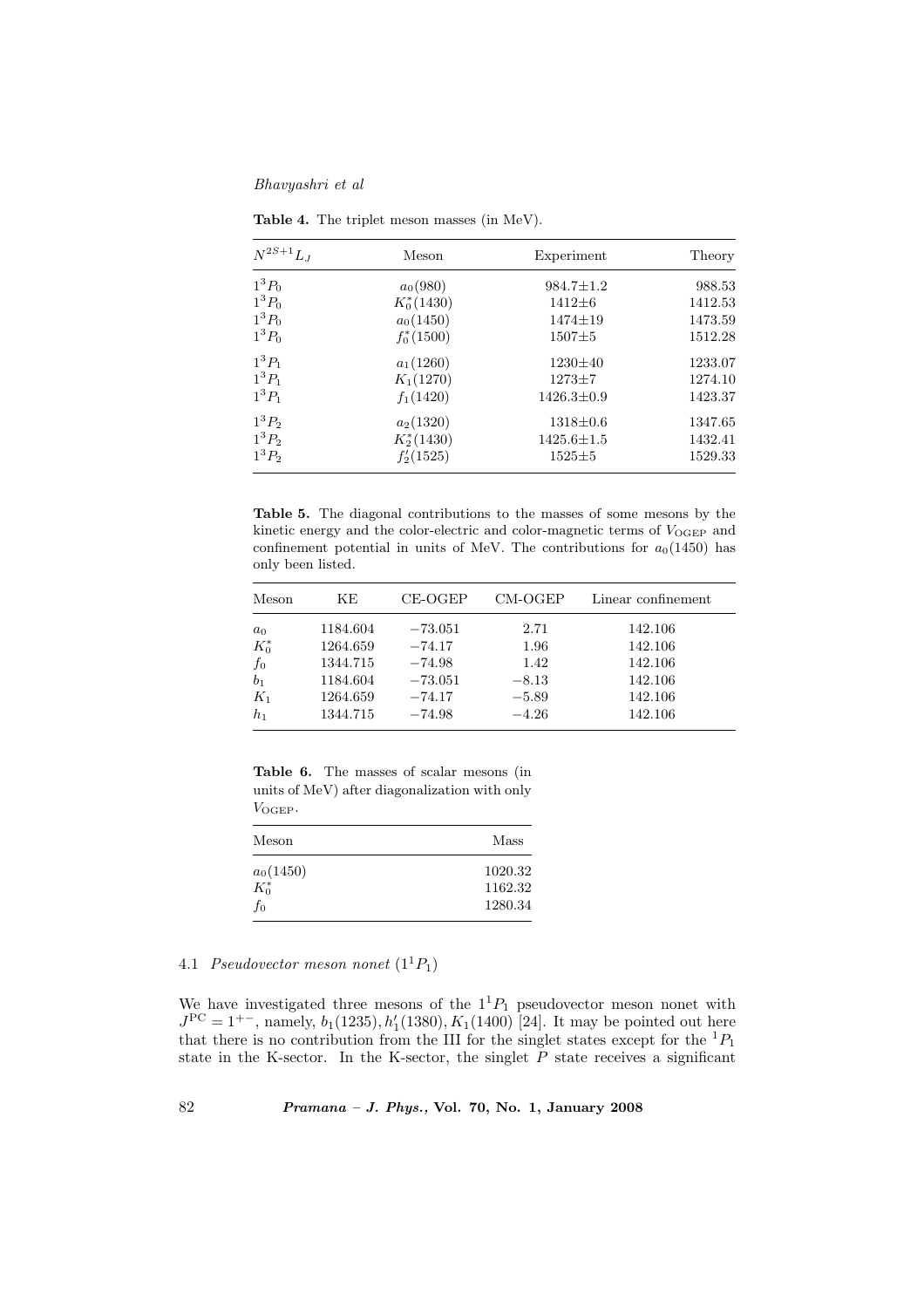repulsive contribution of 93 MeV from the off-diagonal matrix element (ME) of  $\langle {}^3P_1|V_{L\Delta} | {}^1P_1 \rangle.$ 

# 4.2 Scalar meson nonet  $(1^3P_0)$

The spectrum of the scalar meson nonet is very large and the actual number of resonances in the region of 1–2 GeV far exceeds the number of states which the conventional quark models can accommodate. Several of these states, however, have been interpreted as exotic mesons. It is well-known that a  $q\bar{q}$  meson with orbital angular momentum l and total spin s must have parity  $P = (-1)^{l+1}$  and charge conjugation quantum number  $C = (-1)^{l+s}$ . On this basis, we define an exotic meson to be one which does not have the above spectroscopic configurations. Thus a resonance with  $J^{PC} = 0^-$ ,  $0^+$ ,  $1^-$ ,  $2^+$ , ... are exotic. Such states could be a gluonic excitation such as a hybrid  $(q\bar{q}g)$  or glue ball  $(2g, 3g,...)$  or a multi-quark state  $(q\bar{q}q\bar{q})$ .

The particle data group (PDG) lists isoscalar states, the  $a_0(980)$  and  $a_0(1450)$  [24] having masses of  $984.7 \pm 1.2$  MeV and  $1450 \pm 40$  MeV respectively. Theories based on chiral sigma models with three flavors [29] suggest that  $a_0(980)$  would form a scalar nonet. The scalar  $K_0^*(1430)$  is well-established. Several groups have claimed different isoscalar scalar structures close to 1500 MeV [30,31]. In this work, we focus our attention only on the non-exotic scalar mesons with  $J^{PC} = 0^{++}$  and assigned as  $a_0(980)$ ,  $a_0(1450)$ ,  $K_0^*(1430)$ ,  $f_0(1500)$  [24].

# 4.3 Axial vector meson nonet  $(1^3P_1)$

In our model, for axial vector mesons, the tensor and  $\vec{L}\cdot\vec{S}$  parts of OGEP and III have opposite signs. The contributions due to tensor terms are repulsive, whereas those due to  $\vec{L} \cdot \vec{S}$  terms are attractive. As the OGEP has the same strength parameter for these terms, the contribution of the hyperfine interaction terms of OGEP is negligible whereas, due to the different strength parameters  $\kappa_i$ , the corresponding terms of III contribute differently. Besides, the contribution of III to the masses is also significant because of the different radial form of tensor and spin-orbit terms. We have treated  $\kappa_i$  as free parameters so as to reproduce the masses of  $a_1(1260)$ ,  $K_1(1270)$  and  $f_1(1420)$ . However, it should be noted that the  $a_1(1260)$ , with  $I=1$ has a significant width of 400 MeV and has a dominant decay channel  $a_1 \rightarrow \rho \pi$ . This property makes the determination of its mass difficult. The QCD sum rules [32] produce a mass of  $1150 \pm 40$  MeV. According to Bowler [33], the  $a_1$  mass and width are safely within the ranges  $\simeq 1235 \pm 40$  MeV and  $400 \pm 100$  MeV respectively. These values are in agreement with those currently adopted by PDG [24], i.e., mass of  $1230 \pm 40$  MeV and width 250 MeV to 600 MeV. In the K-sector, we have fitted to  $K_1(1270)$ . The contribution from the ME  $\langle 1^1P_1|V_{L\Delta}|1^3P_1\rangle$  has been found to be significant. PDG cite two  $f_1$  meson states [24] with  $J<sup>PC</sup> = 1<sup>++</sup>$ , namely,  $f_1(1285)$  and  $f_1(1420)$ . There has been considerable discussion on the quark structure of these mesons [8]. We have been able to fit the masses  $f_1(1420)$  as shown in table 4.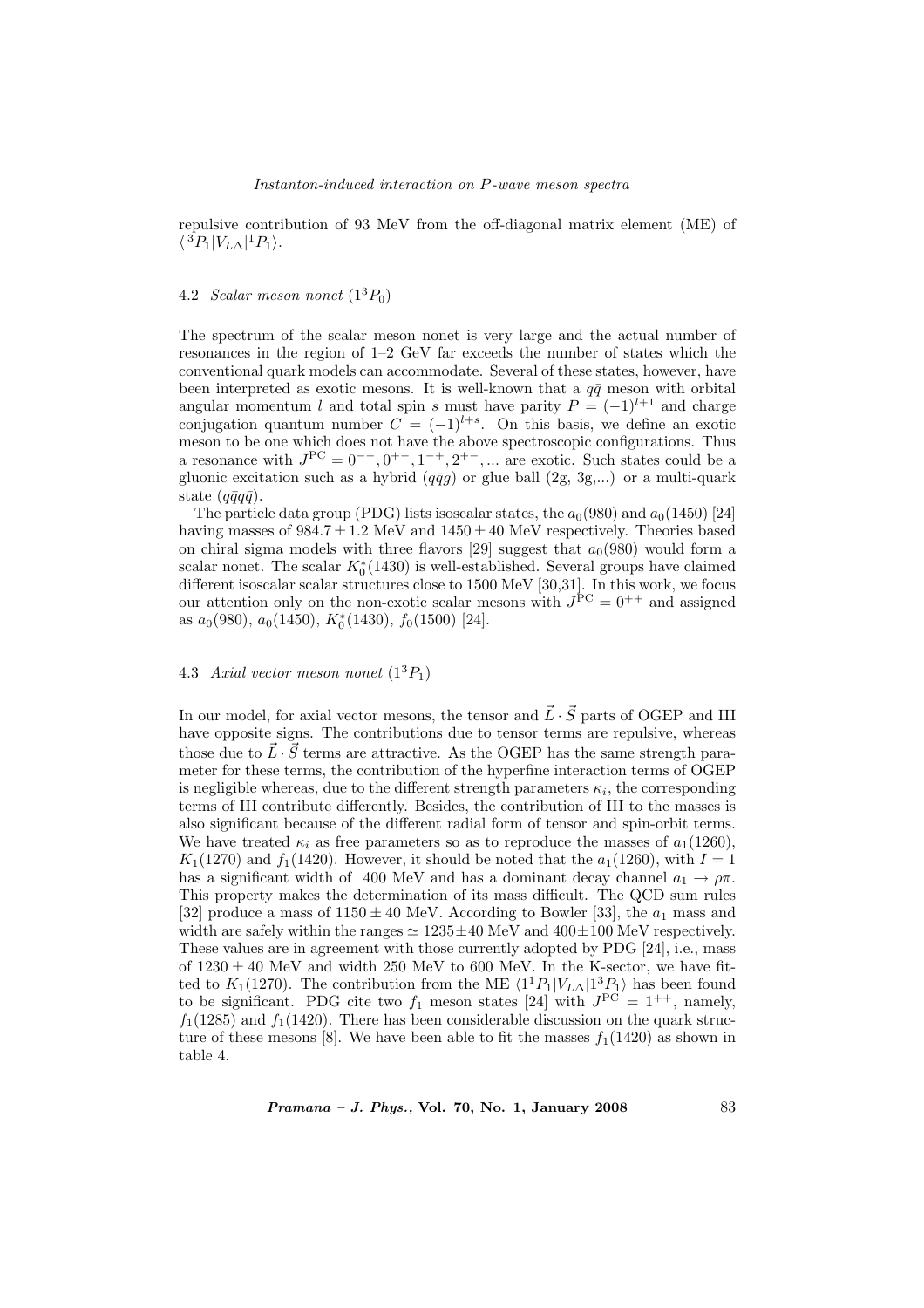### Bhavyashri et al

# 4.4 Tensor meson nonet  $(1^3P_2)$

We consider some of the well-established members of the tensor meson nonets, with  $J^{PC} = 2^{++}$ , i.e.,  $a_2(1320)$ ,  $K_2^*(1430)$  and  $f_2'(1525)$ . The contributions due to tensor and  $\vec{L} \cdot \vec{S}$  terms of OGEP and III bear opposite signs. The tensor potential is attractive whereas  $\vec{L} \cdot \vec{S}$  part is repulsive. However, the off-diagonal tensor ME  $\langle 3P_2|V_{\text{OGEP}}^{\text{T}}|^3F_2 \rangle$  is strongly repulsive. In our model the mass difference between  $f_1$  and  $f_2'$  essentially comes from the off-diagonal ME of tensor potential of OGEP and III.

In literature some more  $J^{PC} = 2^{++}$  states like  $f_2(1520)$ ,  $f_2(1810)$ ,  $f_2(2010)$ ,  $f_2(2340)$  have been considered. Of these,  $f_2(1810)$  is likely to be the  $2^3P_2$  state [8]. Our model prediction for  $f_2(1810)$  is 1724.52 MeV.

### 5. Conclusions

We have shown that light meson P-wave spectra can be described in the framework of NRQM with the conventional OGEP and by including III. The quark masses, the oscillator size,  $\alpha_s$  of OGEP, confinement strength  $a_c$  and the parameters of the central part of III  $(g, g'$  and  $\Lambda$ ) are fixed from S-wave meson spectra [22]. Our calculations clearly point out the importance of III. The contribution of III to triplet P states is of the order of the contribution of OGEP. Also, the inclusion of III consequently diminish the relative importance of OGEP. The III also restricts  $\alpha_s$ to be 0.3 and thus justifying the perturbative truncation of multi-gluon exchanges. The near mass degeneracy of the experimentally established iso-doublet states of the scalar and tensor meson nonets  $K_0^*$  and  $K_2^*$  could be accounted by the off-diagonal tensor ME of OGEP and III. The simultaneous mass degeneracy of the pseudovector  $K_{1B}$  and axial vector  $K_{1A}$  which mix to give physical  $K_1(1270)$  and  $K_1(1400)$ states observed experimentally could be accounted for by the anti-symmetric spinorbit term  $V_{L\Delta}$  of III. As we have shown, NRQM with OGEP and III provides quite a good description of the pseudo-vector, scalar, axial vector and tensor  $P$ wave mesons with the same constituent quark masses, oscillator size, confinement strength  $a_c$  and OGEP strength  $\alpha_s$ . Hence, we have a consistent NRQM which reasonably reproduce the S- and P-wave light meson spectra.

In our work, we have investigated the effect of the III on the P-wave masses of light mesons in the framework of NRQM. We have shown that the computation of triplet P-wave mesonic masses/mass splitting using OGEP only is inadequate. To obtain the masses of triplet  $P$  states, it is necessary to use a combination of OGEP (with a relatively smaller strength) and III potentials.

#### Acknowledgements

One of the authors (Bhavyashri) is grateful to BRNS, DAE, India, for granting the JRF (Sanction No. 2002/37/11/BRNS). The two authors (SS and KBV) wish to thank ITP, CAS for providing the hospitality. This work is supported in part by the TWAS-UNESCO program of ICTP, Italy, and the Chinese Academy of Sciences.